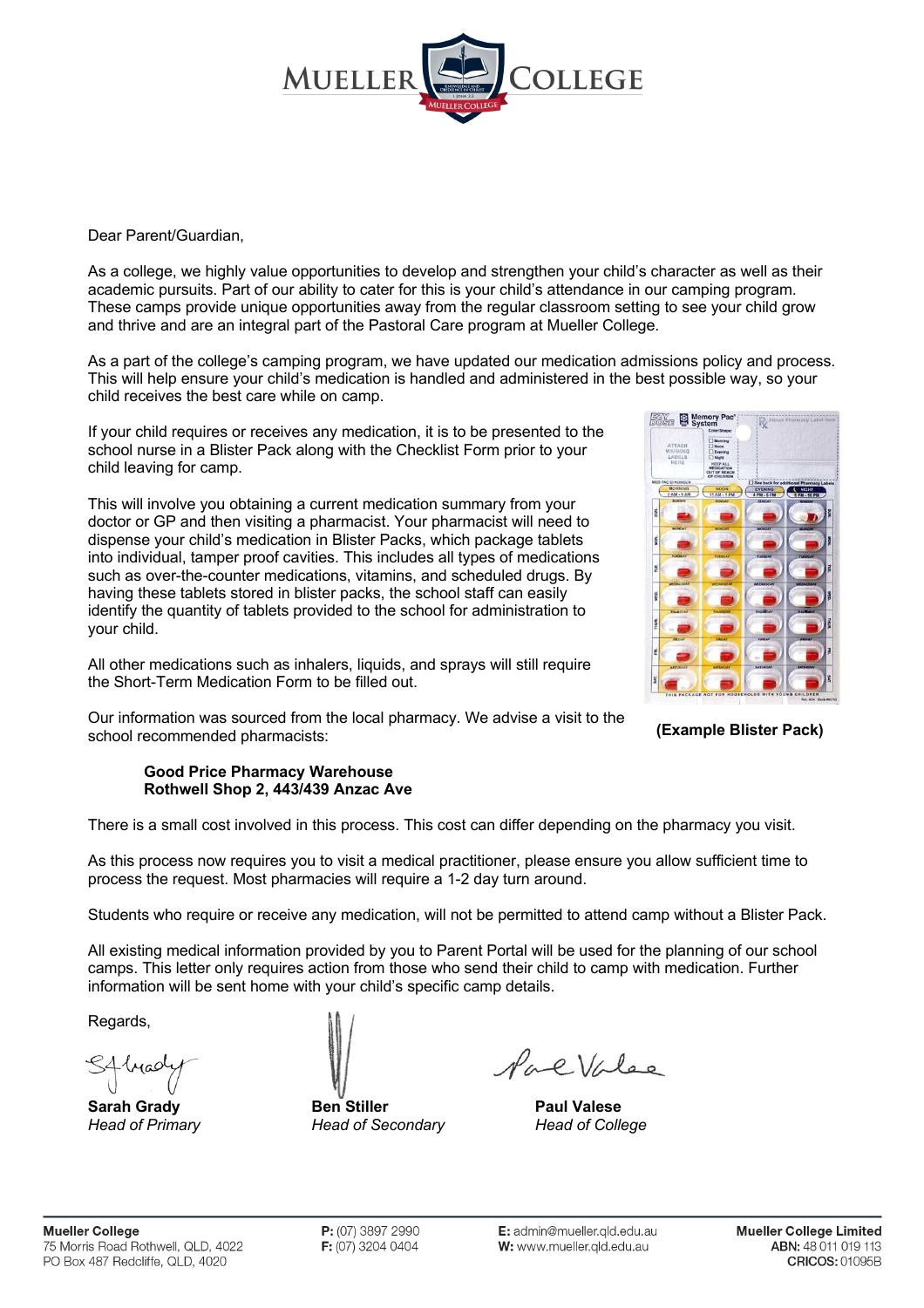

# **Sample letter to take to GP**

# **LETTER OF REFFERAL**

To Whom It May Concern,

My child currently attends Mueller College and is participating in an overnight camp. As part of the school policy, I am required to provide my child's medication in a Blister Pack.

The Camp is:

And is scheduled for the following dates:

This letter is requesting that the medication presented along with the Current Medication Summary from my GP be packaged in this way for the school to administer to my child during the above time.

Please ensure the Blister pack clearly outlines:

- Student details
- Name of medication
- Times
- Dosage
- Specific instructions on when to take such as with food, empty stomach, or before/after food.

Thank you for ensuring my child is best cared for.

Parent/Carer Full Name:

Signature:

Date: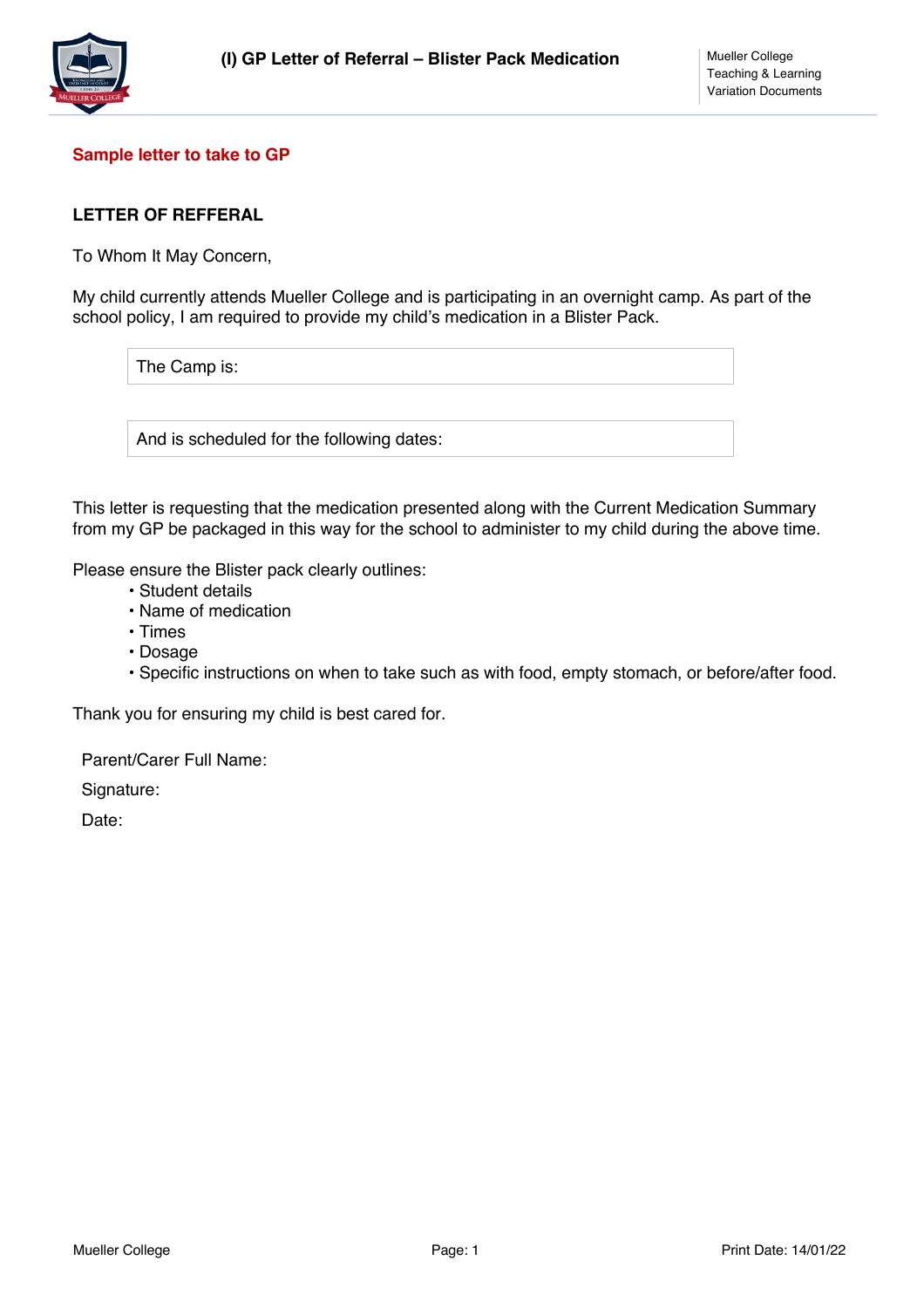

| <b>Student Full Name:</b> | <b>Year/Form Class:</b> |  |  |
|---------------------------|-------------------------|--|--|
| <b>Camp Attending:</b>    | Date:                   |  |  |

### **Checklist**

The following is a checklist to ensure you have taken the correct steps in preparing your child to attend a school camp. It is advised that this process occurs at least 2 weeks before departure of the camp. Please ensure you do this earlier rather than later.

Please complete the following checklist for each Blister Pack being sent to camp for administering.

| <b>STEPS</b>   | <b>WHAT TO DO</b>                                                                                                                                       |  |  |  |  |
|----------------|---------------------------------------------------------------------------------------------------------------------------------------------------------|--|--|--|--|
|                | Read Blister Pack Information from school with regards to Blister Pack camp<br>requirements                                                             |  |  |  |  |
| $\overline{2}$ | Visit GP to obtain current medication summary                                                                                                           |  |  |  |  |
| 3              | Visit pharmacist to obtain blister pack<br>Take current medication summary with medication or script to fill<br>Ensure at least 2 days for this process |  |  |  |  |
| 4              | Is Blister Pack clearly labelled with Student's name?                                                                                                   |  |  |  |  |
| 5              | Is Blister Pack clearly labelled with prescribed with medication details (dosage time?)                                                                 |  |  |  |  |
| 6              | Is the Blister Pack free from damage, secure and airtight                                                                                               |  |  |  |  |
| $\overline{7}$ | Present the Blister Pack Checklist form and Blister Pack to the College Health Room                                                                     |  |  |  |  |

# **Please Note**

If you answered "**YES**" to all of the above questions, please take this form along with the medication in a labelled and sealed plastic bag to the college Health Room.

If you answered "**NO**" to any of the above questions you will need to return the Blister Pack to the Pharmacy for correction.

## **Please note**:

- The medication WILL NOT be administered to the student if this completed and signed blister Pack Checklist form does not accompany the medication.
- It is the responsibility of the parent/guardian to ensure that all medication is correct. Mueller College staff will only be responsible for the correct administering of the medication.

#### **Signatures**

| <b>Name of Parent/Guardian:</b> |       |  |  |  |  |
|---------------------------------|-------|--|--|--|--|
| Signature of Parent/Guardian:   | Date: |  |  |  |  |
| School Nurse Name:              |       |  |  |  |  |

**Signature of Nurse:**  $\qquad \qquad$  Date: